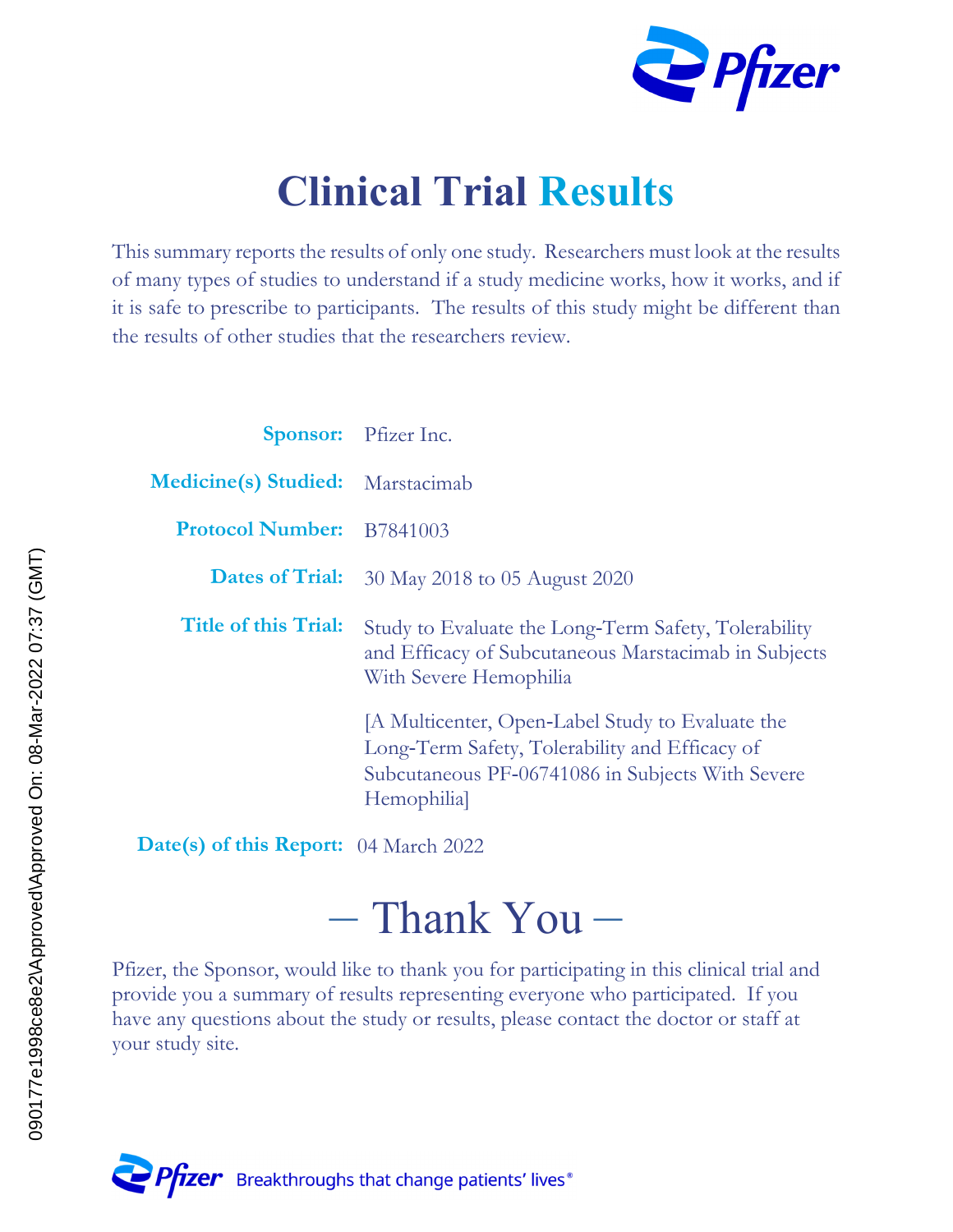

## **Why was this study done?**

Hemophilia is a disease that is "inherited", which means it runs in families, and while girls and women can have it too, it mainly affects boys and men. People with hemophilia have problems with their blood not clotting. After an injury, someone with hemophilia will bruise more easily and, if cut, will bleed for longer, but not faster. Sometimes bleeding can happen inside the body and this "internal bleeding" can lead to serious problems.

People with hemophilia have low amounts of one of two proteins called factor VIII and factor IX. When that protein that is essential to clotting is either missing or doesn't work properly, they are diagnosed with hemophilia. People with low factor VIII have hemophilia A, while people with low factor IX have hemophilia B. Doctors prescribe medicines called "factor replacement therapy" to help the blood clot in people with hemophilia. These treatments work by replacing clotting factors VIII or IX. People with hemophilia A have the option of using Hemlibra, which is treatment for factor VIII replacement. Some people cannot be treated with factor replacement therapy for long amounts of time as the body can develop "inhibitors" that stop the treatment from working. Thus other types of treatments are needed to help people with hemophilia.

Another way hemophilia may be treated is to stop the protein called "tissue factor pathway inhibitor" (TFPI). TFPI acts like a brake and slows the clotting of blood. Marstacimab (PF-06741086) is a new type of treatment known as a monoclonal antibody. Monoclonal antibodies are copies of certain proteins found in the body that can help treat different conditions. Marstacimab works by attaching to TFPI, which removes the brake and lets the blood clot in people with hemophilia A and B with or without inhibitors.

Marstacimab is given as a subcutaneous injection with a needle just underneath the skin. The medicine eventually enters the bloodstream and is carried around the body where it may help to prevent or reduce the number of bleeding episodes.

The purpose of this study was to learn more about the safety of Marstacimab at different doses in participants with severe hemophilia.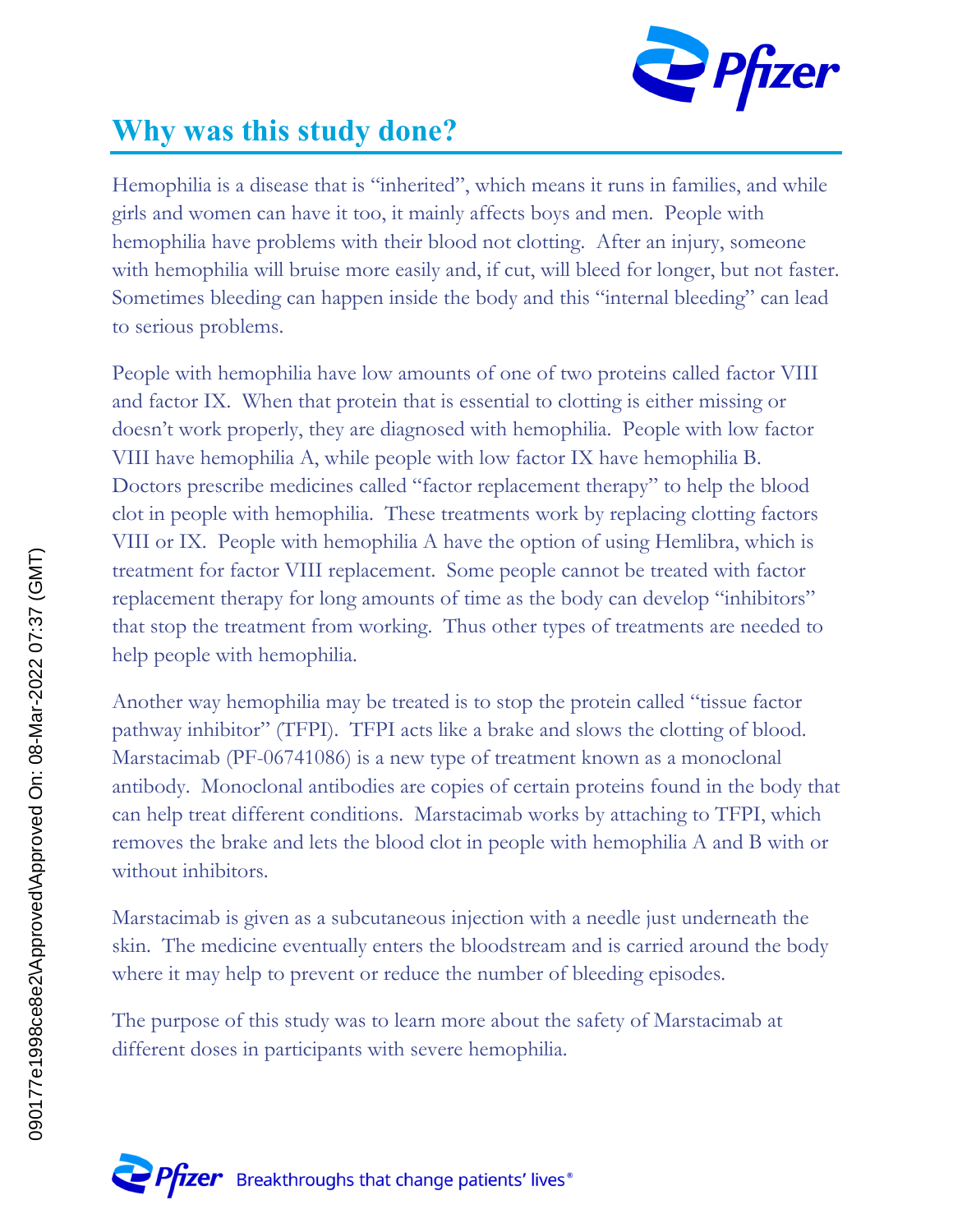

## **What happened during the study?**

This study evaluated two groups of participants given weekly injections of Marstacimab at different doses. This was done to see if participants had any medical problems while taking Marstacimab and to see if this treatment could prevent bleeding episodes.

The study was open to male participants, between 18 and 75 years old, with a diagnosis of severe hemophilia type A or B, with or without inhibitors. Twenty (20) participants enrolled in the study: 18 of these participants had participated in a previous Marstacimab study (B7841002) and the other 2 participants, both without inhibitors, were taking Marstacimab for the first time.

This was an open-label study, so everyone, including the participants, knew what treatment was given to each group.



While participants were only in the study for 1 year, the entire study took 26 months to complete. The Sponsor ran this study at 11 locations in 9 countries in Africa, Europe, North America and South America. It began 30 May 2018 and ended 05 August 2020. Twenty (20) men and no women participated. All participants were between the ages of 19 and 57 years old.

Participants were to be treated until the end of their 1 year study period. Of the 20 participants who started the study, 18 finished the study. Two (2) participants left before the study was over by their choice or a doctor decided it was best for a participant to stop being in the study.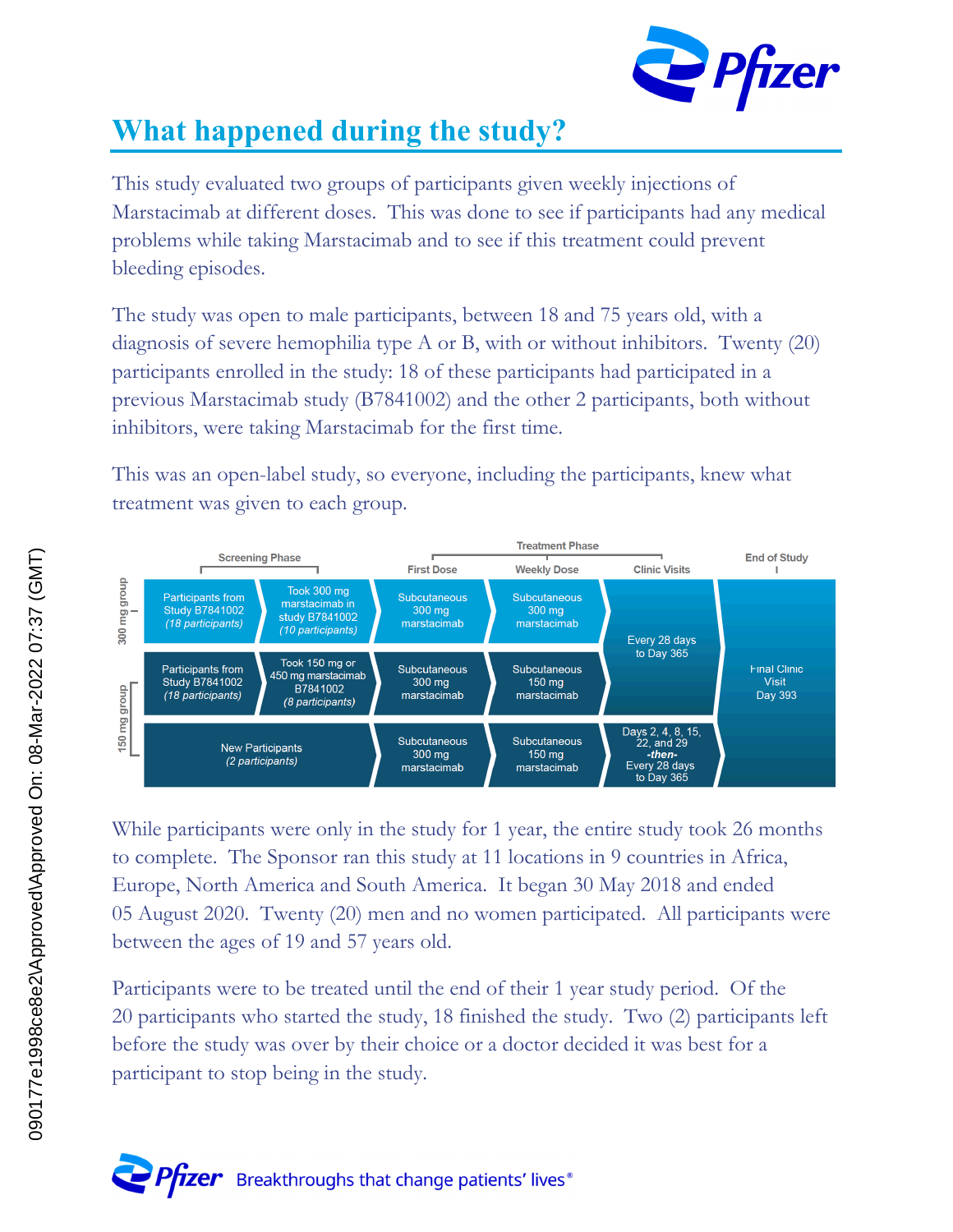

When the study ended in August 2020, the Sponsor began reviewing the information collected. The Sponsor then created a report of the results. This is a summary of that report.

## **What were the results of the study?**

### **Did participants taking Marstacimab have any medical problems?**

To learn more about safety, the study doctors did a number of tests and exams, including lab tests, heart tracings, physical exams, vital signs (blood pressure, breathing rate, temperature, and heart rate) and heart-related medical problems. There were no meaningful changes found on these tests.

Researchers also collected information on the number of bleeding events each participant had during the study. On average, participants had less frequent bleeding over the course of the year with Marstacimab treatment.



#### **Mean Yearly Bleeding Rate of Patients Before** and While Taking Marstacimab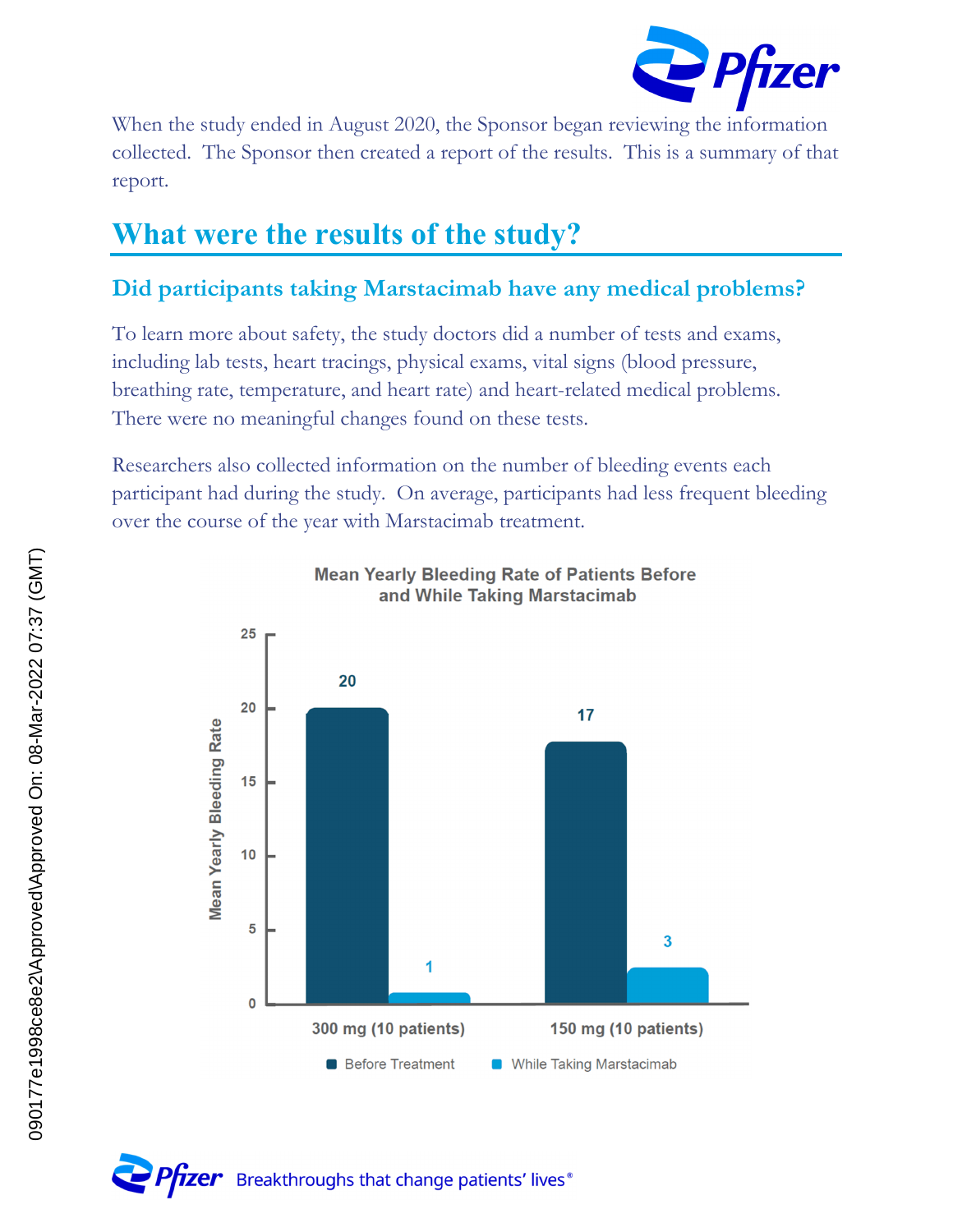

This does not mean that everyone in this study had these results. Other studies may produce different results, as well. These are just some of the main findings of the study, and more information may be available at the websites listed at the end of this summary.

## **What medical problems did participants have during the study?**

The researchers recorded any medical problems the participants had during the study. Participants could have had medical problems for reasons not related to the study (for example, caused by an underlying disease or by chance). Or, medical problems could also have been caused by a study treatment or by another medicine the participant was taking. Sometimes the cause of a medical problem is unknown. By comparing medical problems across many treatment groups in many studies, doctors try to understand what the side effects of an experimental drug might be.

Fourteen (14) out of 20 participants in this study had at least 1 medical problem. No participants left the study because of medical problems. The most common medical problems are listed below.

| <b>Most Common Medical Problems</b><br>(Reported by More than 1 Participant) |                                                 |                                                 |  |
|------------------------------------------------------------------------------|-------------------------------------------------|-------------------------------------------------|--|
| <b>Medical Problem</b>                                                       | 300 mg Marstacimab<br>(10 Participants Treated) | 150 mg Marstacimab<br>(10 Participants Treated) |  |
| Bleeding into a joint                                                        | $2(20\%)$                                       | $1(10\%)$                                       |  |
| Internal bleeding in a<br>small area                                         |                                                 | $2(20\%)$                                       |  |